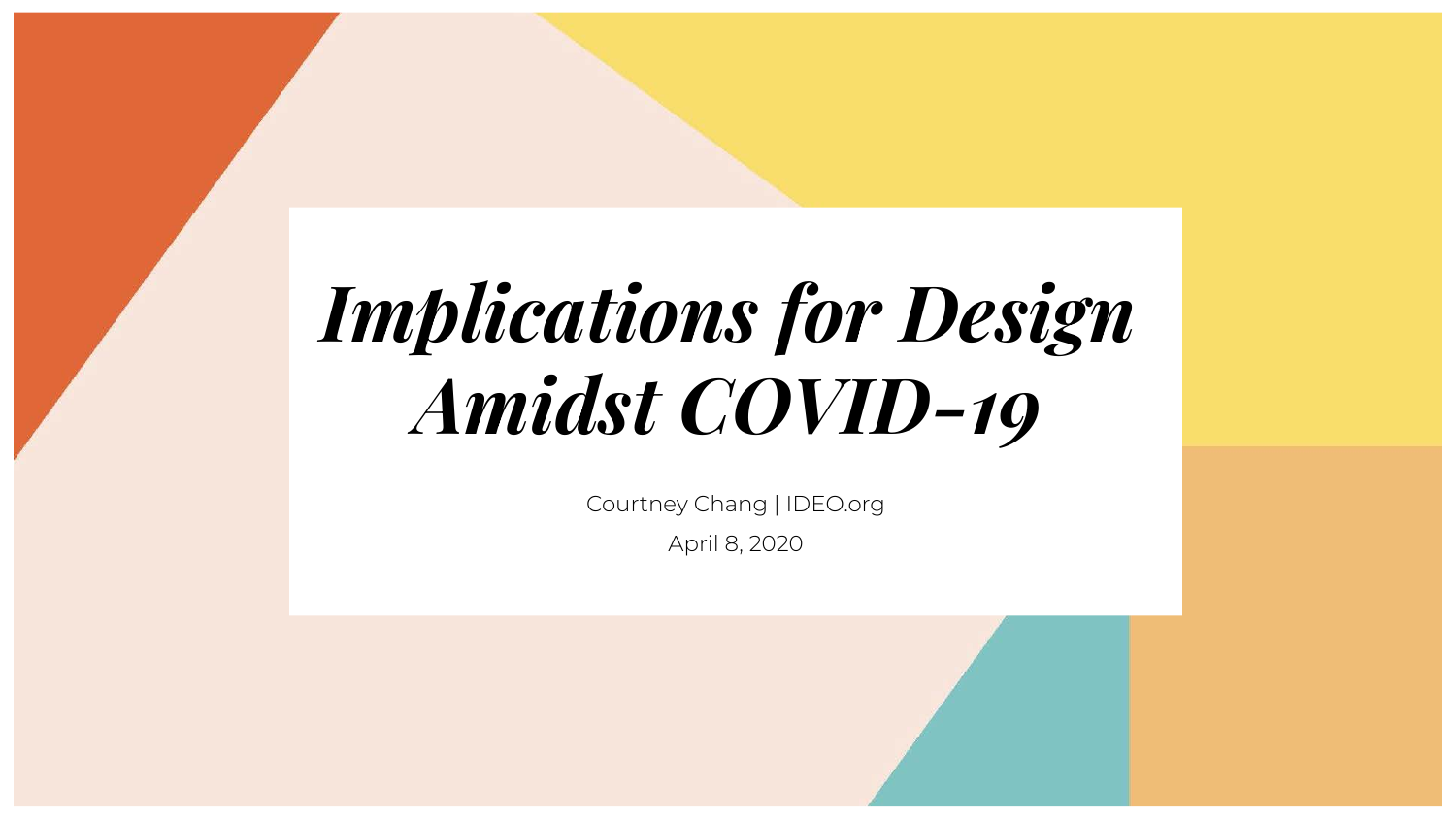# **The Challenge-**

HMW use and adapt human-centered design (HCD), a traditionally high-touch and deeply immersive approach to inform programming in a physically distant world?

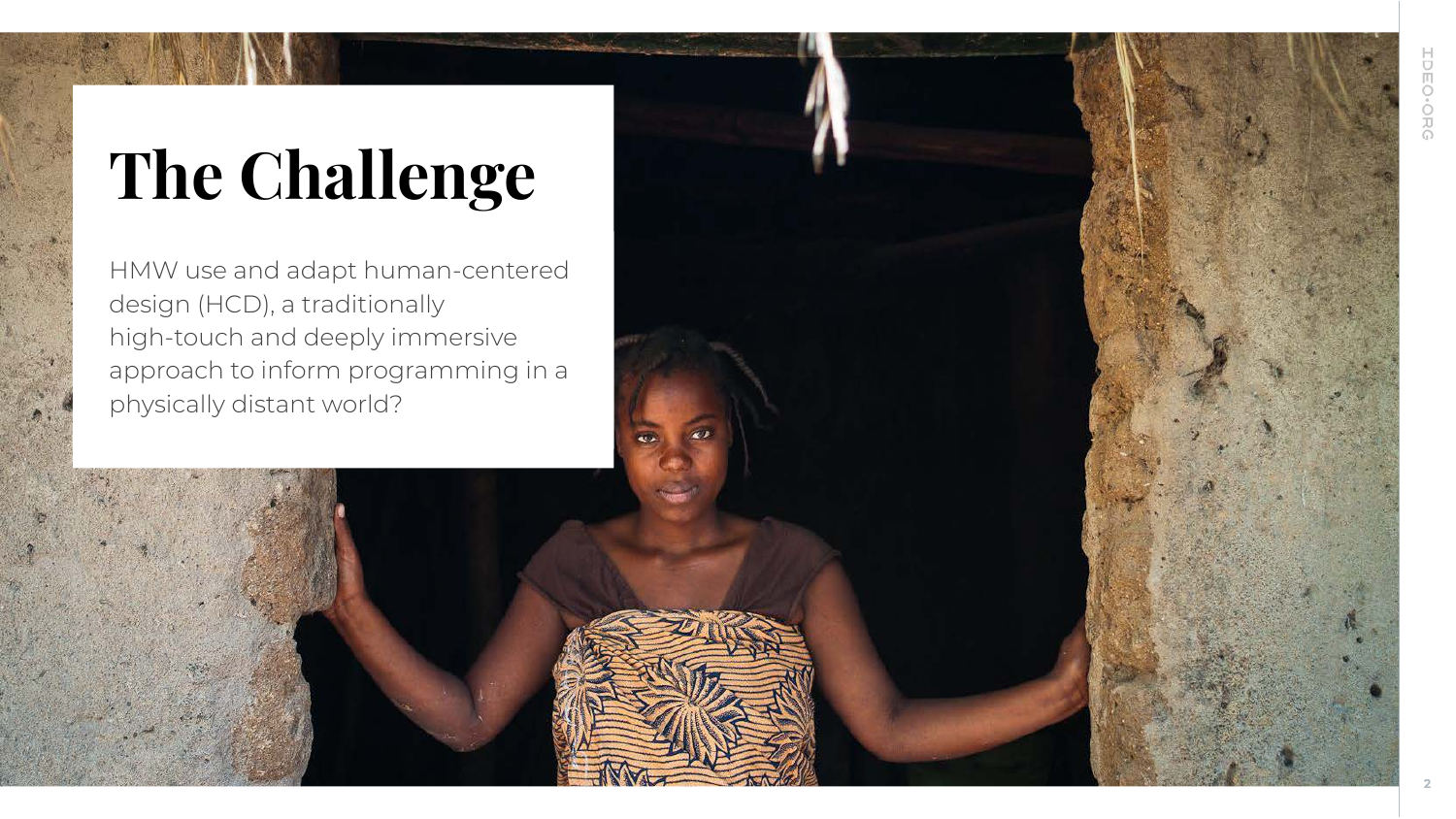## **The Opportunity-**

HCD as a flexible, adaptive, and empathetic approach does have tremendous value in this time to help us creatively connect to users and rapidly build or reprogram solutions.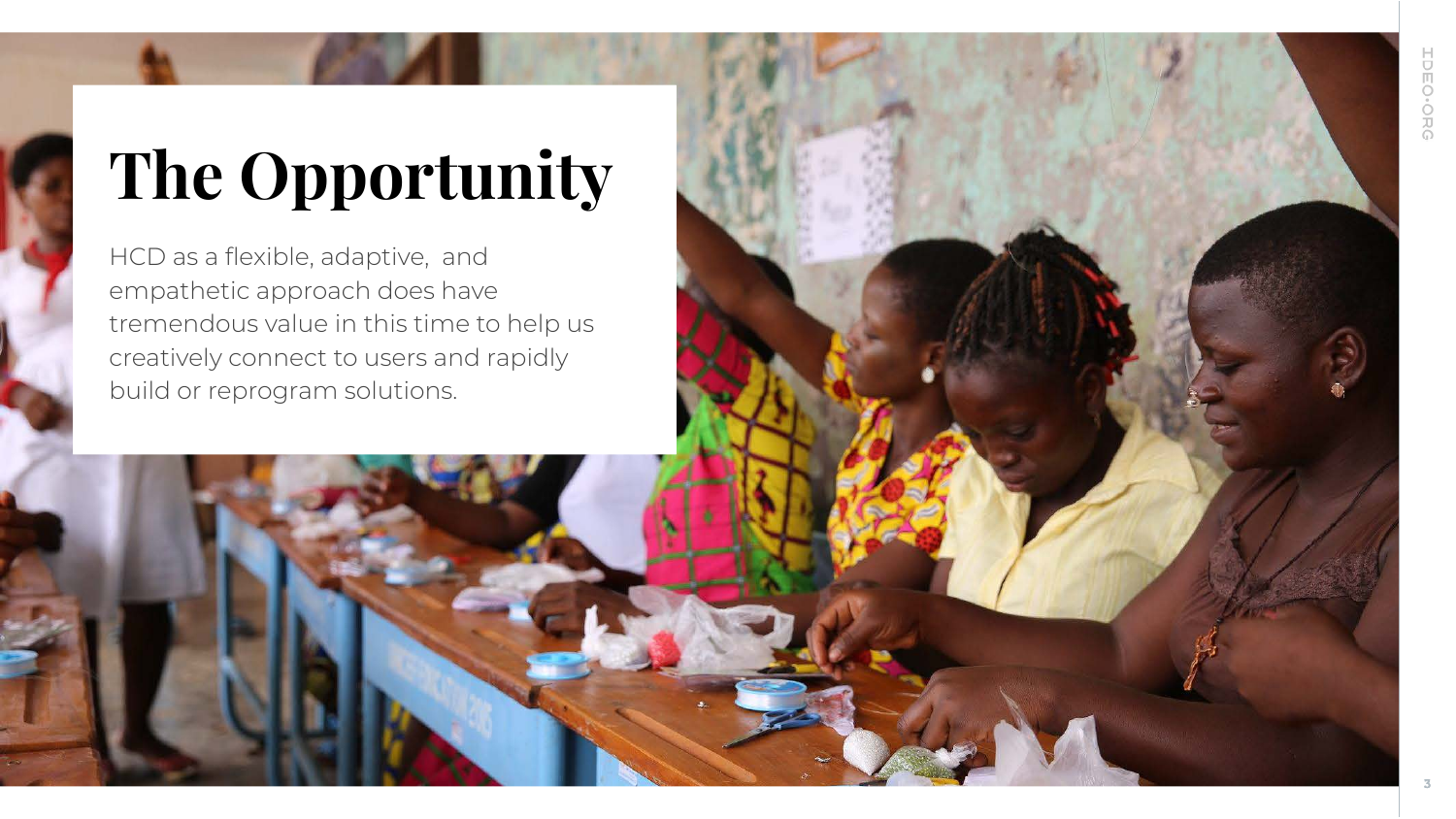## **Advantages of remote user engagement-**

We've started testing digital and remote methods and have realized some unexpected benefits to remote design research and prototyping.



#### **MORE FORTHCOMING**

We've found users to be more forthcoming because an extra wall provides safety that isn't there when we're face to face.



#### **MORE AGENCY**

Photo diaries and voice recordings give more agency to participants about how, when, and what they share.



#### **MORE REACH**

We can increase our reach and our sample size of participants through digital and remote methods.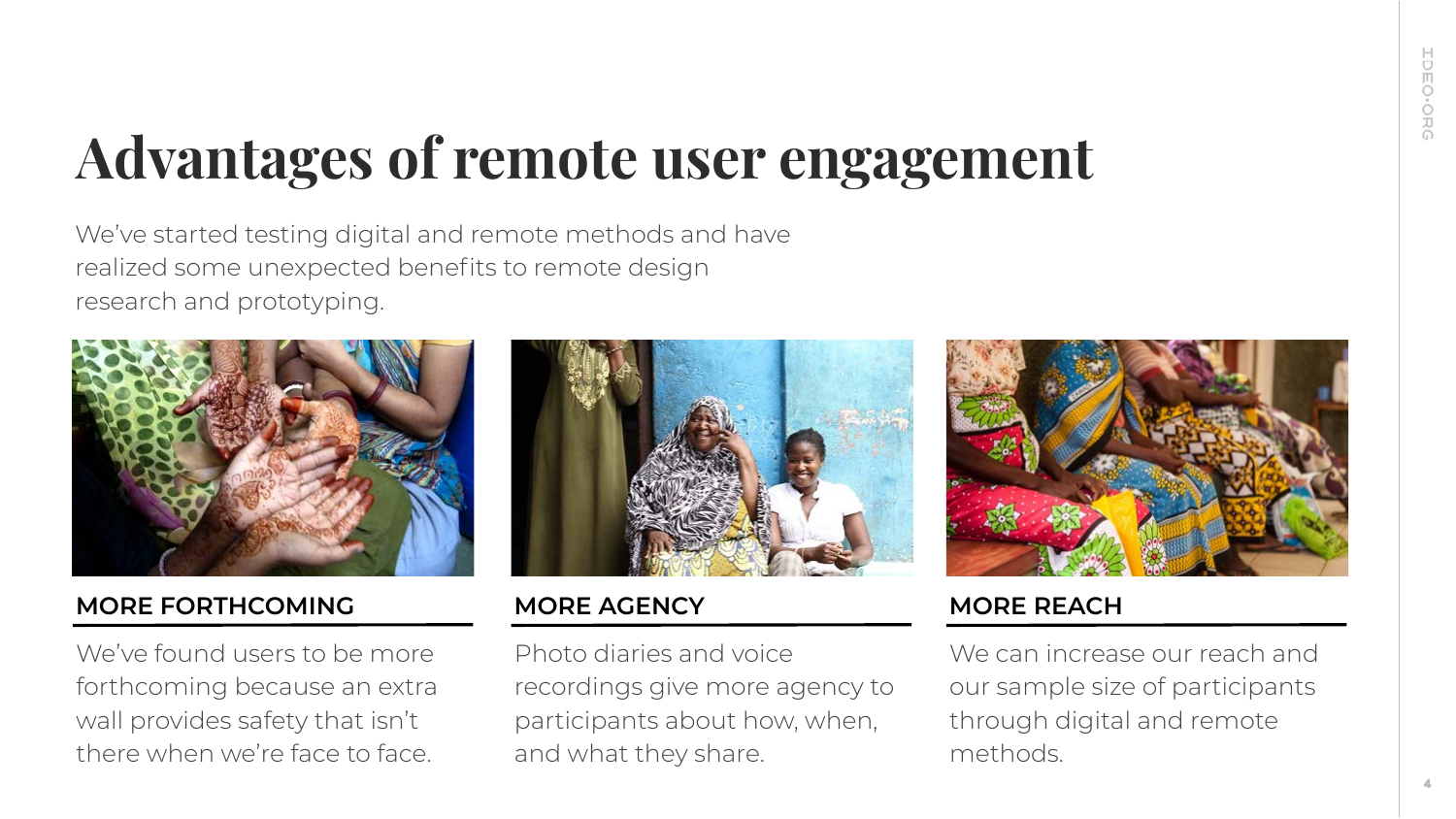

# 3

## *Find local champions to design with.*

1

 Build the capacity of peer educators or teen connectors who are connected to girls or can co-design with your team.

## *Lead with questions, not your methods.-*

Start with revisiting what your research question is and get creative about how you might find the answers.

### *Act now, and act together.*

Be collaborative, be generous, and share your insights and learnings with partners who are all fighting this together.